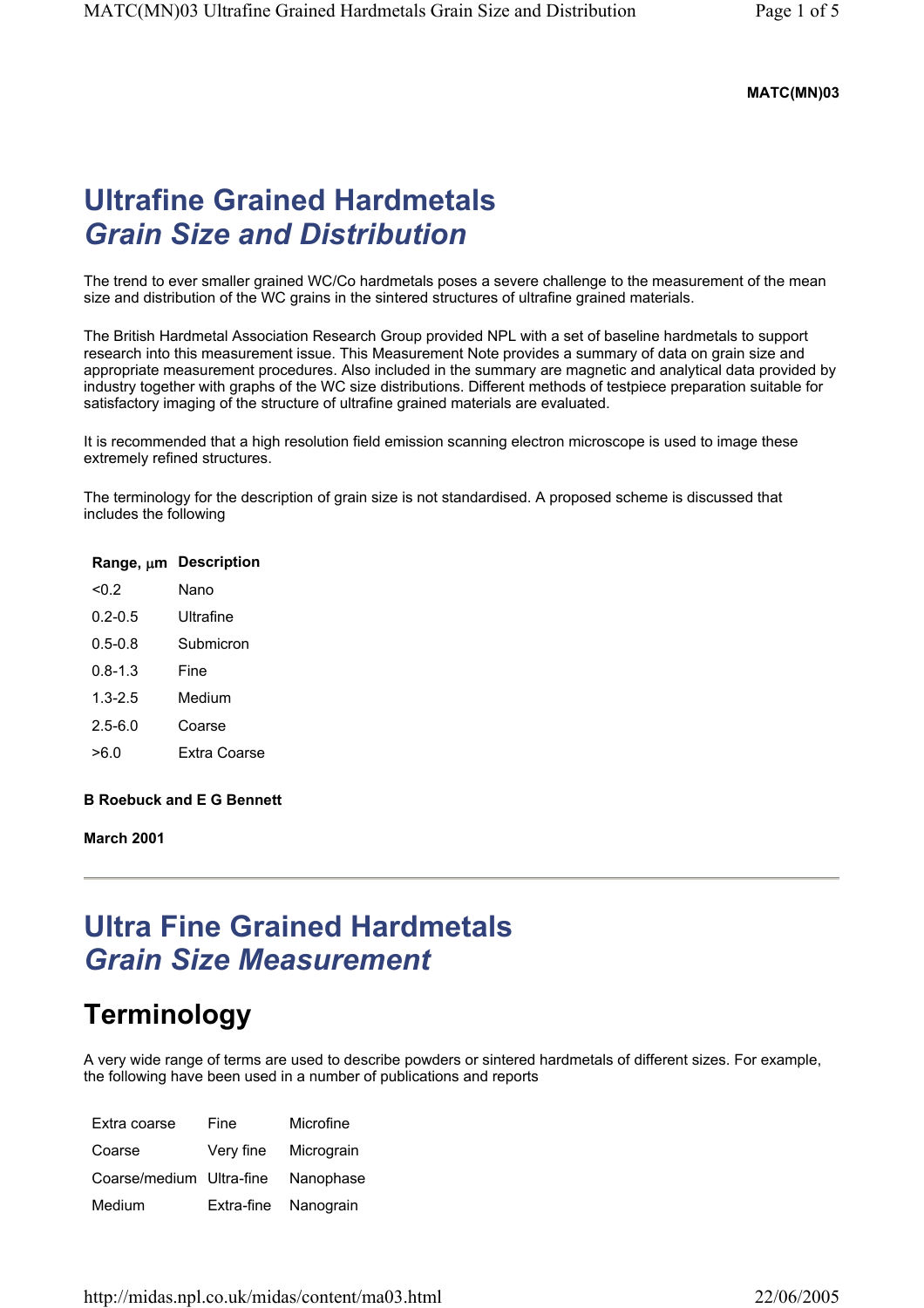Medium/fine Submicron Super fine

None of these terms have commonly agreed or well defined size ranges among users and producers of powders and sintered products.

A more intransigent problem is that of a definition for the size and/or distribution of the WC, either as a powder or in the hardmetal. There is as yet no standard available and a terminology scheme must take this into account. For example, powders are available with mean sizes expressed as particle diameters in 3-D; furthermore the mean value is given as the mean of the mass distribution of the batch. By contrast, the most commonly used method to measure the size of WC grains in a sintered product is the linear intercept technique where the mean value is expressed as the arithmetic mean of the number distribution on a 2-D image. For example, an intercept distribution measured on an as-received powder might give an arithmetic mean linear intercept of about 0.6 µm from a powder sold with a mean particle diameter of 1.0 um on a mass basis, assuming no substantive change in diameter occurs in the sintering process.

The appropriate definitions for size could, until acceptable standards are developed, be the arithmetic mean linear intercept obtained from 2-D polished cross-sections in sintered products and mean particle diameter (by mass) for powders. It should be clearly understood from this that ultrafine powders will not necessarily sinter to produce ultrafine hardmetals.

### **A Classification Scheme**

A proposed scheme in current discussion by worldwide hardmetal communities is based on the following:

| Size range µm | <b>Terminology</b> |
|---------------|--------------------|
| ${}^{<}$ 0.2  | Nano               |
| $0.2 - 0.5$   | Ultrafine          |
| $0.5 - 0.8$   | Submicron          |
| $0.8 - 1.3$   | Fine               |
| $1.3 - 2.5$   | Medium             |
| $2.5 - 6.0$   | Coarse             |
| > 6 0         | Extra Coarse       |
|               |                    |

where the size range refers to the arithmetic mean WC intercept value in the sintered structure.

### **Rationale and Materials**

The objective of this work was to establish a measurement procedure that could reliably be applied to the measurement of grain size distribution of these finer grained materials. The material with the finest grain size was eventually found to have an arithmetic mean linear intercept of 0.15  $\mu$ m.

Sixteen WC based hardmetals were supplied by the Research Group of the British Hardmetals Association. Seven of these were subsequently found to have mean grain sizes, defined as the arithmetic mean linear intercept, less than about 0.5 µm, thus falling within the ultrafine to nano categories. Some of the materials contained binderphases other than Co (Table 1).

# **Surface Preparation**

The difficulties in resolving individual WC grains in the ultrafine materials can be seen in Fig. 1 where an optical micrograph at x1600 is shown. All that can be seen is that the structure is extremely fine.

Preparing the structure for grain size measurement in these fine grained materials is the key to obtaining useful data [2]. Various methods were explored, including the examination of fractured as well as polished and etched surfaces. This exercise demonstrated that both fractography, Fig. 2, and electropolishing, Fig. 3, show good potential in this respect but there were insufficient resources to obtain size distribution data using all the different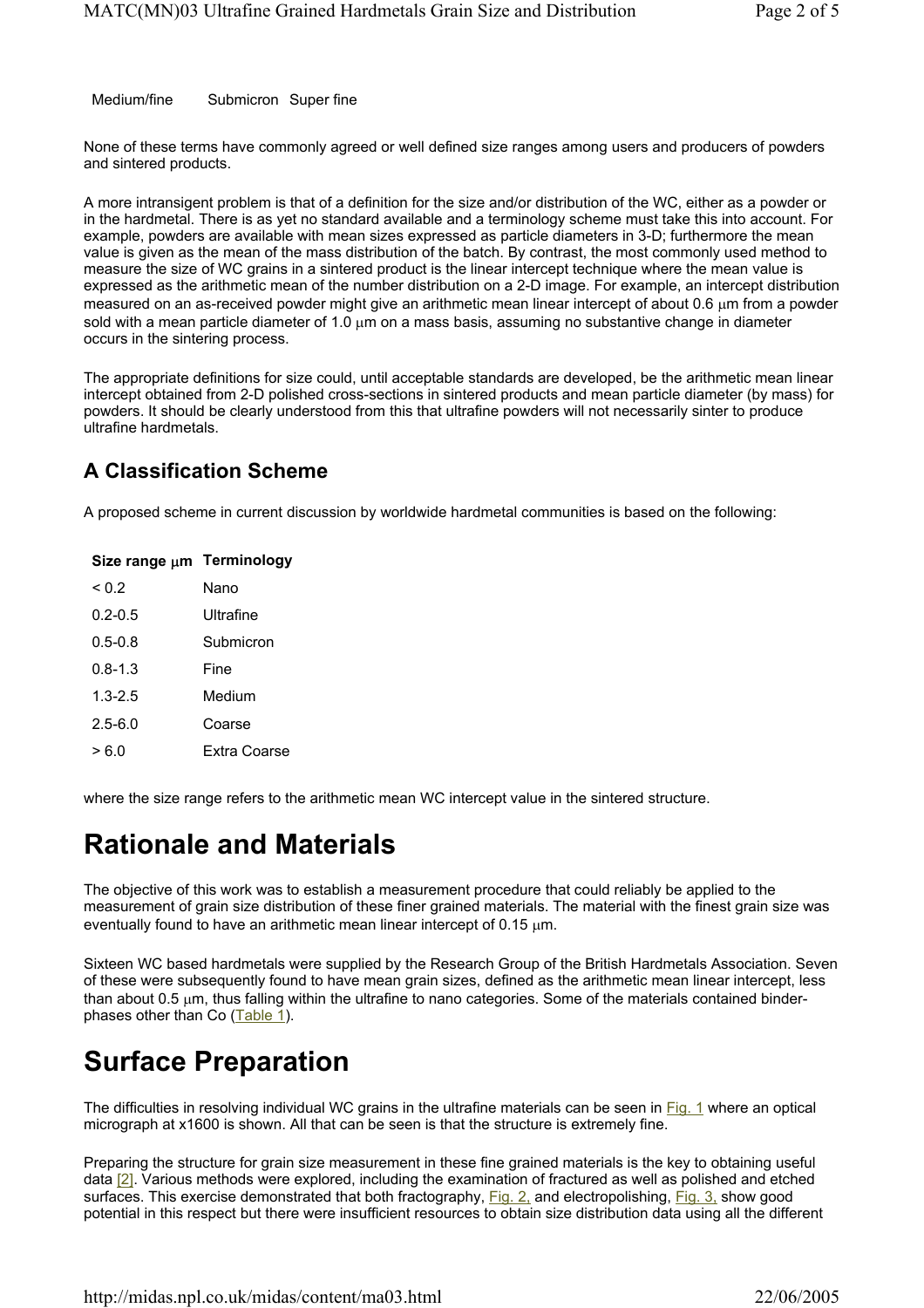preparation methods. However, these observations could underpin additional work in this area.

Grain size distribution data were based on a diamond grinding and polishing method down to  $0.25 \mu m$  on a napless cloth to obtain a scratch free, flat surface that could be observed at magnifications up to x50k, without the presence of artefacts that might obscure the measurement process. The samples were then etched in a dilute (10% solution) alkali mixture of potassium hydroxide and potassium ferricyanide to reveal WC/WC boundaries followed by an etch for 30s in dilute nitric acid to remove the cobalt binder-phase,  $Fig 4$ .

#### **Table 1 - WC based hardmetals**

| <b>Material Code</b> | <b>Source</b>      | Coercivity,<br>kAm <sup>-1</sup> | <b>Magnetic moment,</b><br>µT m <sup>3</sup> kg <sup>-1</sup> | <b>Composition</b><br>wt% |     | <b>HV30</b> | <b>Arithmetic</b><br>mean linear |
|----------------------|--------------------|----------------------------------|---------------------------------------------------------------|---------------------------|-----|-------------|----------------------------------|
|                      |                    |                                  |                                                               | Co                        | Ni  |             | intercept<br>μm                  |
| cw3                  | <b>CW Carbides</b> | 28.1                             | 0.44                                                          | 3.0                       | 0.0 | 1918        | 0.4                              |
| cwn8                 | <b>CW Carbides</b> | 0.0                              | 0.04                                                          | 0.5                       | 7.6 | 1301        | 0.85                             |
| ma <sub>6</sub>      | <b>Marshalls</b>   | 12.6                             | 0.87                                                          | 5.9                       | 0.0 | 1518        | 1.03                             |
| ma11                 | <b>Marshalls</b>   | 3.9                              | 1.64                                                          | 11.7                      | 0.0 | 955         | 5.16                             |
| ma14                 | Marshalls          | 8.9                              | 1.88                                                          | 14.0                      | 0.0 | 1206        | 0.91                             |
| macn9                | Marshalls          | 29.2                             | 0.83                                                          | 6.0                       | 3.0 | 1683        | 0.23                             |
| n15                  | Neepsend           | 14.7                             | $1.9 - 2.0$                                                   | 14.5                      | 0.0 | 1248        | 0.49                             |
| t25                  | Teco               | 6.8                              | 3.0                                                           | 24.2                      | 0.0 | 980         | 0.77                             |
| h10                  | Hoybide            | 18.2                             | 1.48                                                          | 10.1                      | 0.0 | 1367        | 0.41                             |
| shm3                 | Sandvik HM         | 32.0                             | 0.45                                                          | 3.3                       | 0.0 | 2071        | 0.31                             |
| shmcn5               | Sandvik HM         | 27.4                             | 0.45                                                          | 3.3                       | 1.1 | 1953        | 0.37                             |
| shm9                 | Sandvik HM         |                                  |                                                               | 9.0                       | 0.0 | 2000        | 0.15                             |
| d10                  | Dymet              | 9.8                              | $1.32 - 1.4$                                                  | 10.0                      | 0.0 | 1336        | 1.05                             |
| uc9                  | Hydra              | 4.1                              | 1.38-1.41                                                     | 9.8                       | 0.0 | 996         | 4.97                             |
| t                    | Hydra              | 8.4                              | 0.95-0.99                                                     | 9.1                       | 0.0 | 1344        | 1.68                             |
| b <sub>9</sub>       | <b>Boart</b>       | 11.6                             | 1.13                                                          | 8.3                       | 0.0 | 1438        | 0.82                             |



**Figure 1: Optical micrograph of ultrafine grained hardmetal.** 



**Figure 2: SEM image of fracture surface of ultrafine grained hardmetal.** 



**Figure 3: High resolution SEM image of electropolished and etched surface of ultrafine grained hardmetal.** 



**Figure 4: High resolution SEM image of alkali/acid etched ultrafine grained hardmetal.**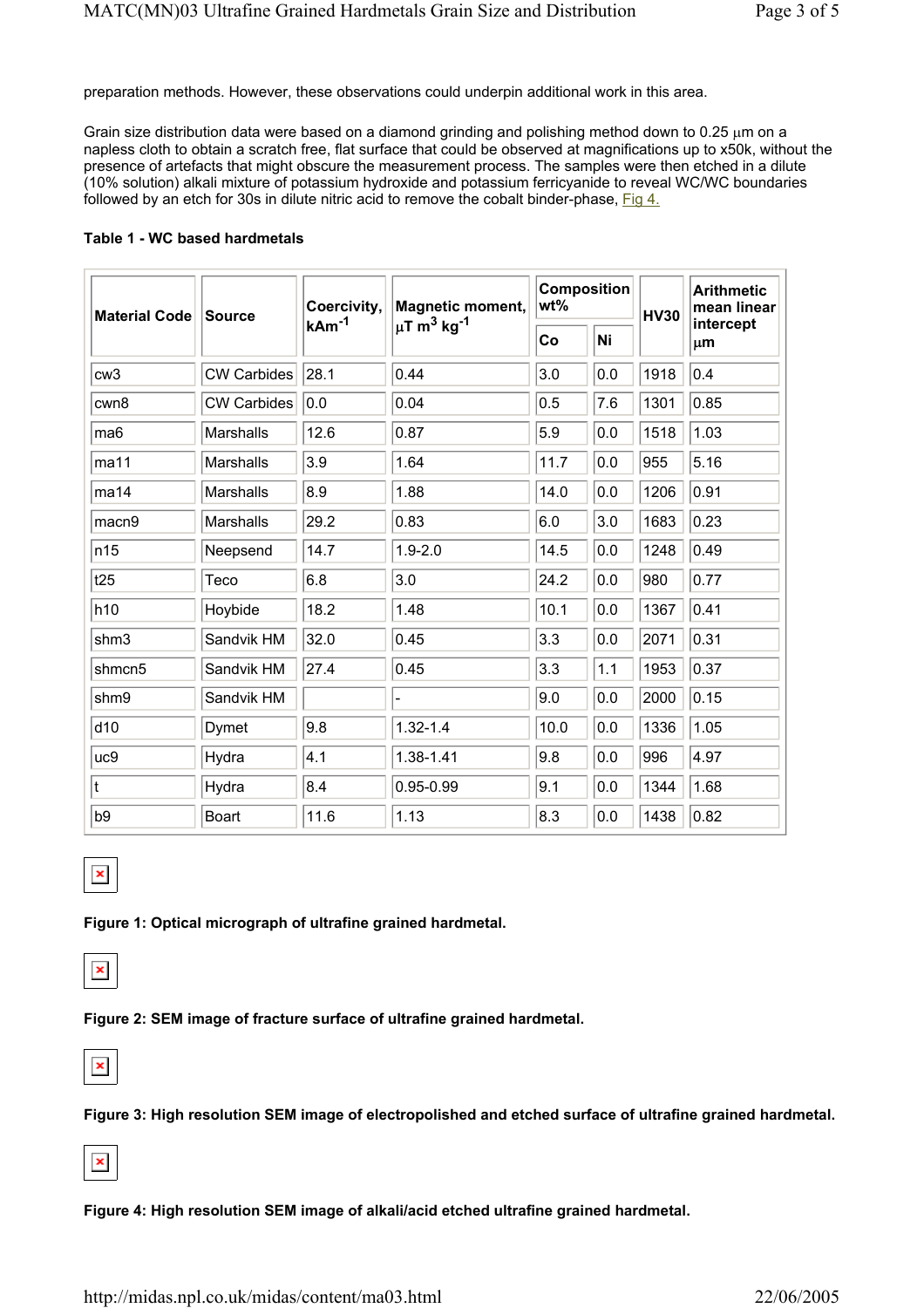### **Measurements**

The polished and etched surfaces were examined in a high resolution field emission scanning electron microscope and images were obtained at magnifications high enough to resolve individual WC grains, usually greater than x20k for the ultrafine grained materials. About 10 images were obtained for subsequent measurement using image analysis equipment. Each image was targeted to encompass about 8-10 grains from side to side across which a line was drawn for measurement using the line intercept method [2]. The collected data were analysed using the running average method [2] to ensure that the arithmetic linear mean was representative. It was found, using the principle of running average [2], that at least 200 grains needed to be counted, Fig. 5.

# **Results**

Cumulative number distribution data are plotted for all the sixteen materials in Fig. 6. It can be seen that the plots from individual hardmetals cover a wide range of WC grain sizes from coarse to ultrafine.

The results from the ultrafine grained hardmetals are shown in Fig. 7 where the data show good discrimination between the materials supplied and it can be seen that the measurement procedure allowed intercepts as small as 0.02-0.03 µm to be measured. This was thought to be adequate for measuring the size distribution of the materials supplied. However, if materials with mean grain sizes less than 0.1  $\mu$ m are subsequently developed this procedure will probably require some modification since the smallest intercepts will be below the resolution limit of 0.02-  $0.03 \mu m$ .



#### **Figure 5: Running average intercept.**



**Figure 6: Grain size distribution in WC based hardmetals.** 



**Figure 7: Grain size distribution in ultrafine grained hardmetals.** 

### **Summary**

A method has been developed to satisfactorily measure the WC grain size distribution in several ultrafine grain hardmetals. A field emission scanning electron microscope provided micrographs of sufficiently high resolution to measure individual WC grains, even below 0.1  $\mu$ m in size.

Sixteen WC based hardmetals were provided for study by the Research Group of the British Hardmetal Association. The smallest grained material had an arithmetic mean linear intercept of 0.15  $\mu$ m.

### **References**

- 1. B Roebuck. Terminology, Testing, Properties, Imaging and Models for Fine Grained Hardmetals. Int. J. Ref. Mat. and Hard Mater. 13, 1995, 265-279.
- 2. E G Bennett and B Roebuck. WC Grain Size Measurement. NPL Good Practice Guide No 22, August 1999.

### **Acknowledgements**

The test methods developed in this study were supported by the DTI Materials Measurement Programme on the Characterisation and Performance of Materials. The Research Group of the British Hardmetal Association is